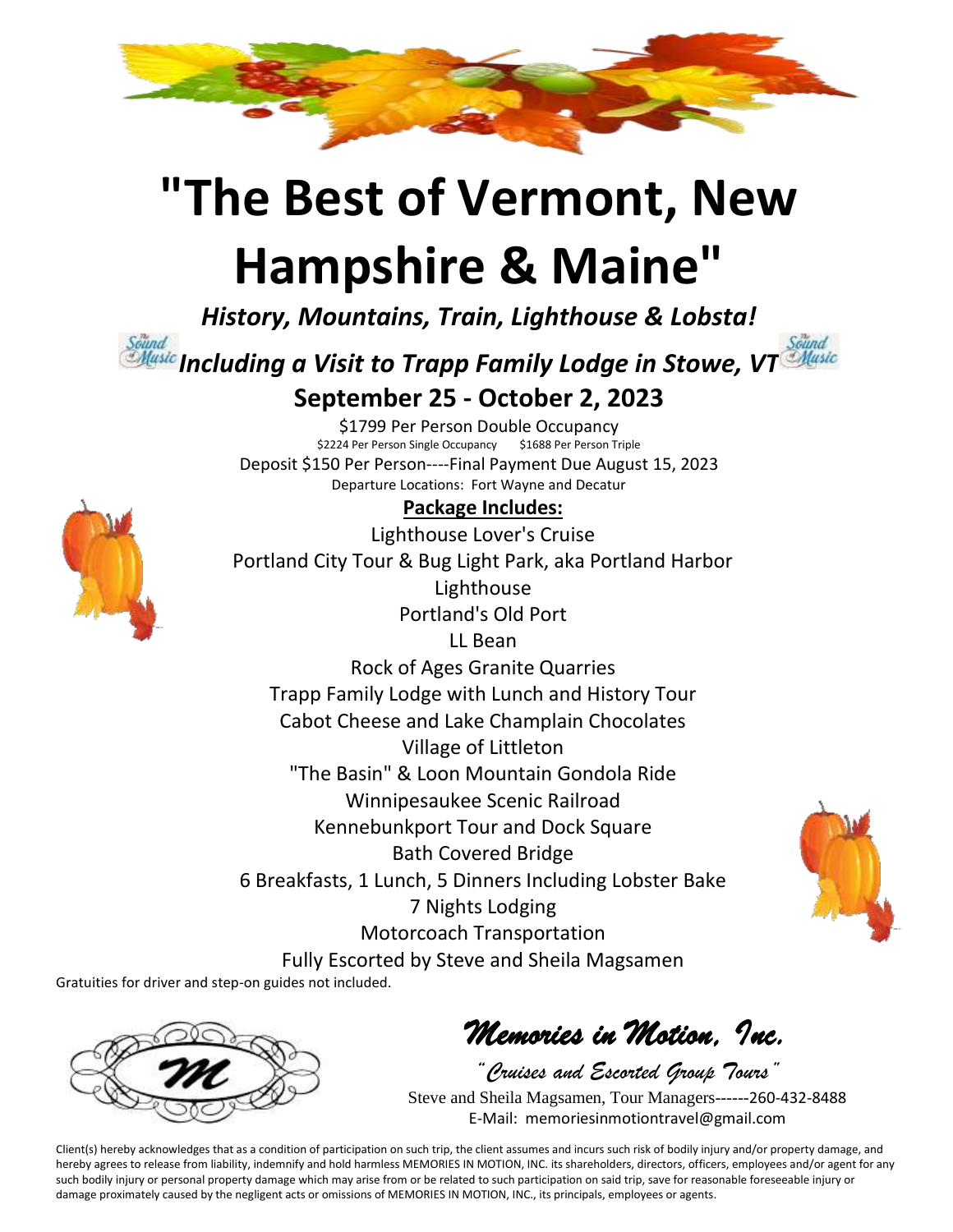## **"The Best of Vermont, New Hampshire & Maine"**

**DAY 1…**Off we go to the beautiful states of Vermont, New Hampshire and Maine. Sit back and enjoy the scenery as we travel to our enroute hotel in New York State. Take time to meet your fellow travelers and enjoy the beautiful colors of fall. Lunch and dinner is on your own today.

**DAY 2...**Away we go to Killington, VT. Our lodging for the next two nights is in Killington, VT, nestled in the heart of the Green Mountains and offers some of the most spectacular vistas on the mountain. Dinner is included this evening. B, D

**DAY 3…**Breakfast at hotel this morning. Depart with local guide and enjoy a day of sightseeing. First stop is at **ROCK OF AGES GRANITE QUARRIES & MANUFACTURING PLANT.** Look down into the world's largest working granite quarries, see master craftsmen create the finest granite products. Next stop…**TRAPP FAMILY LODGE**, in Stowe, Vt. Enjoy lunch at the lodge; a hot and cold buffet and Austrian pastries. Learn about the "SOUND OF MUSIC " Family! Enjoy a **HISTORY TOUR AT THE VON TRAPP FAMILY LODGE**. The tour begins with an overview of the von Trapp family history---actual vs movie version, discussion of the property's history and family's early years in America. View a documentary film of Maria von Trapp's memories during her final visit to her former home in Salzburg, Austria, "The Real Maria". Next we will stop **at CABOT CHEESE & LAKE CHAMPLAIN CHOCOLATE.** Enjoy samples and shop; Vermont made cheeses and chocolates! Full dinner at the "Killington Church Supper" (based on availability). What a day! Dinner is included this evening. B, L, D

**DAY 4…** Today we will travel with our local guide to the Granite State of New Hampshire. New Hampshire is the third largest New England state. It is 80% forested like Vermont and has 86 peaks exceeding 3,000 feet. Unlike Vermont it has 17 miles of seacoast. Spanning the Ammonoosuc River, the **BATH COVERED BRIDGE** was built in 1833 by the town of Bath. It spans over 390 feet and has a roadbed that is just over 22 feet wide. In 1976, this bridge was added to the National Registrar of Historic Places. The bridge is only open to pedestrian traffic. Located in Grafton County, New Hampshire, **LITTLETON** is situated on the edge of the White Mountains. This town was featured as one of America's Best Towns in the USA by Outdoors Magazine in 2005. You will have lunch on own in Littleton today. After lunch, be sure to visit **CHUTTER'S GENERAL STORE**, which boasts the World's Longest Candy Counter, they offer numerous varieties of candy and fresh-made fudge. In the afternoon you will travel to the **BASIN** waterfall. The Basin is located within Franconia Notch State Park and is a short walk from the pull off, it is also handicap accessible. This waterfall has a granite pothole 20 feet in diameter that has eroded over thousands of years. It is one of the coolest things to see in New Hampshire. Your final attraction in the mountains today just off Route 112, often referred to as the Kancamagus Highway will be **LOON MOUNTAIN GONDOLA**, where you will ride NH's Longest Scenic Skyride to the 2,733 foot summit of Loon Peak. While at the top you can climb the observation tower for an even better view of the White Mountains or enjoy a beverage and snack at the Summit Café. The ride will be round trip so you will get many photo opportunities to capture the foliage both on the way up and down. Back on board the coach you will leave the mountains and travel to the Lakes Region for a memorable turkey dinner on the **WINNIPESAUKEE SCENIC RAILROAD**. As you travel along Lake Winnipesaukee enjoy a complete roast turkey dinner with all the fixings. You will experience fall foliage and wonderful views from the comfort of the train car while traveling through the front yards of many of the fine resort homes. In close proximity to the Lake Winnipesaukee Scenic Railroad, we will overnight in Guilford, NH. B, D

**DAY 5…**Today we will depart the Granite State and travel to Maine to meet our local Maine guide in Kennebunk. Enjoy a narrated tour of **KENNEBUNKPORT**, learn about the history of this summer resort town. You will drive by the Bush's summer home on Walker's Point, summer home to the 41<sup>st</sup> President of the United States George H. W. Bush. You will also drive by many Sea Captains' mansions. The tour will conclude in **DOCK'S SQUARE**, located in downtown Kennebunkport. Enjoy lunch in a café and spend the rest of your time browsing the shops along the waterfront. Travel up the seacoast to Portland, Maine and step aboard the **LIGHTHOUSE LOVER'S CRUISE.** This is a 90-minute scenic cruise through the busy Casco Bay and innermost islands. You will see lighthouses, forts, lobster boats, seals and seabirds. Four lighthouses can be seen up close during the cruise including a view of Maine's oldest and most photographed lighthouse, the Portland Headlight. Full dinner is included before checking into hotel. B, D

**DAY 6…**Today we will depart to meet your local guide in downtown Portland. Our guide will give a narrated tour of **PORTLAND CITY**. You will see many landmarks as you travel along the rocky Maine coast including the childhood home of Henry Wadsworth Longfellow, Victoria Mansion and your tour will conclude in the bustling **OLD PORT** for Lunch on Own. Known for its cobblestone streets, 19<sup>th</sup> Century Brick Buildings and fishing piers the Old Port is filled with shops, boutiques and restaurants. Passengers are sure to find something to their liking in the Old Port. After lunch in the Old Port travel north to Freeport, ME for shopping at **L.L. BEAN**. This store is open 24 hours a day 7 days per week. This is the first and largest store and has been on Main Street for over a Century. At the Freeport campus, you'll find quality apparel, camping gear, home furnishings and much more. Not a chopper, enjoy the free schedule of activities in Discovery Park, seasonal sporting expos, and exploring downtown Freeport. Your day will conclude with a a Lobster Bake for dinner. B, D

**DAY 7…**Depart for home with fond memories and many photos of The Green Mountains of Vermont, The White Mountains of New Hampshire and The Rocky Seacoast of Maine. Overnight at enroute hotel. B

**DAY 8…**INDIANA HERE WE COME!!!